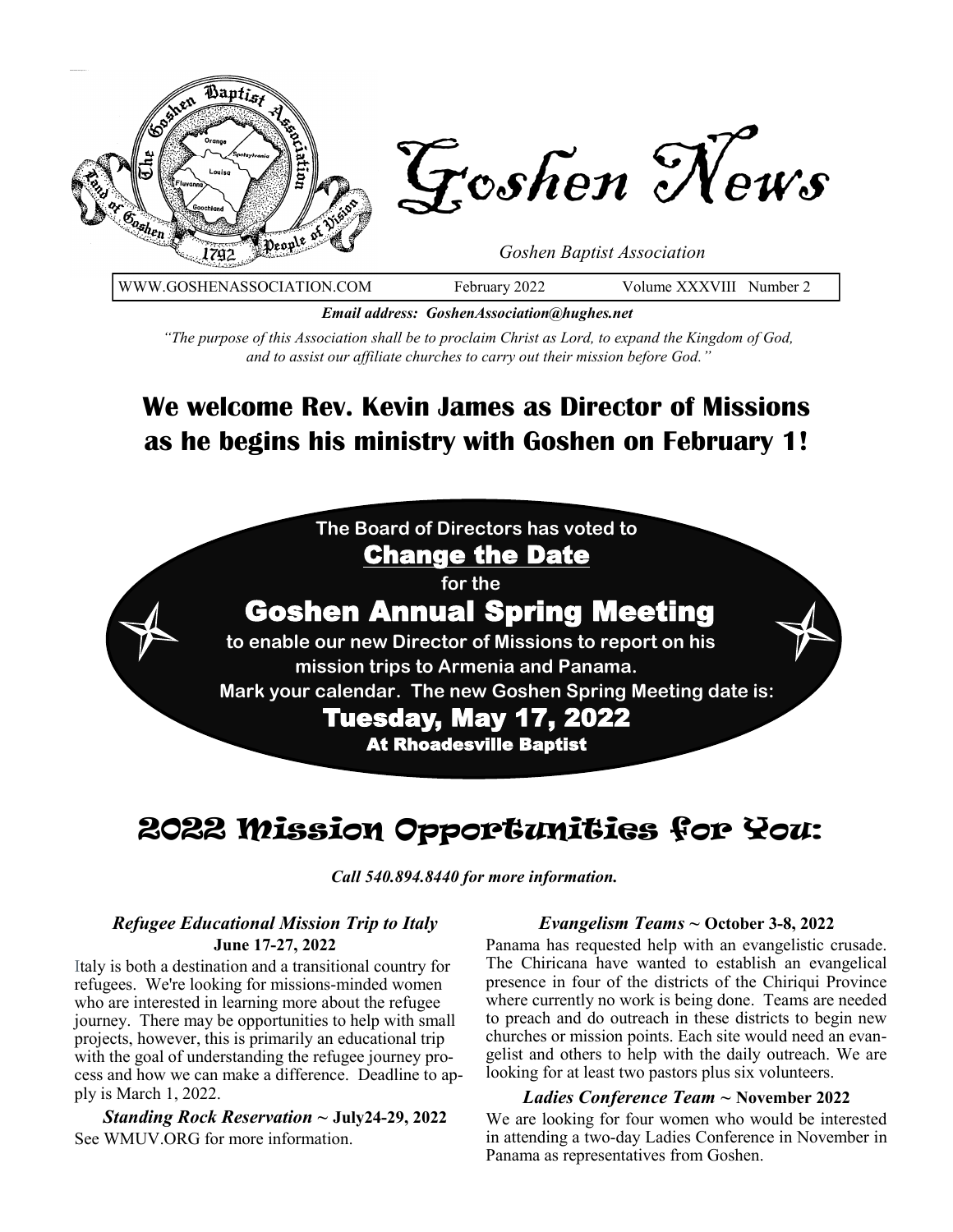# **Mission Opportunities**

#### *Project for February: Paul Stefan Home Www.paulstefanhome.org*

*Needs:* kitchen trash bags, toilet paper, paper towels, dish soap, sponges for doing dishes, adult bath towels and more. See website for complete list.

*Also seeking volunteers for:* leading Bible studies, cooking instruction, driving instruction, literacy, teach parenting or office skills. Plus general medical care, OB/GYN care, nursing care, eye care, dentistry care, and counseling.

*RuraLove 540.894.8440, 587 Mica Road, Mineral,* is a ministry of Goshen Association to local families in crisis. Churches are needed to *follow up* with families in crisis to build a relationship with the goal of meeting spiritual needs. The Thrift Store is open year-round on Wednesdays 8 a.m.-

12:30 p.m. and the first Saturday of the month April-Nov. *RuraLove always needs:* Chest of drawers, refrigerators,

electric stoves, washers/dryers, twin & full mattresses, good vehicles.

*RuraLove accepts* a wide variety of items. Smaller donations may be left in the green wooden donation shed anytime. Please call ahead for larger donations. Volunteers may also be **scheduled** to pick up **LARGE** items on a Wed. morning.

*RuraLove does not accept* old style TVs, lg. entertainment centers, sleeper sofas, office desks, appliances which have issues. Also, no torn, damaged, moldy, or dirty items. If you have pets, RuraLove cannot accept upholstered items or mattresses due to allergies. *All items are to be nice enough to give in Jesus' name.* 

*Hope House 540.371.0831* Battered women's shelter for abused women and their children, 902 Lafayette Blvd., Fredericksburg

*Shelter for HELP in Emergency 434.963.4676*  Working to end domestic violence. Charlottesville.

*Hope for Appalachia* http://hfavateam.com ~ make "Hope Boxes" for students age 4-18 to be given out with salvation message at schools in Kentucky in the spring and fall. See website for list of items being collected*.* Spring supplies are needed by March 15 for their April teams.

*Paul Stefan Home* (Pro-Life Maternity Housing & Educational Center) www.paulstefanhome.org  $\sim$  120 Caroline St., Orange. 540.854.2300

### *Mission Stitchers*

*All are invited on Sat, February 19 from 9 a.m.-2 p.m.* 

Bring a lunch or about \$10 for lunch. Bring your machine and tools or fabric scissors to cut out the patterns. For more information on this ministry contact Terry Graham, 540.661.6268 or email mrsjrg@aol.com.

## *\*Pray for our Goshen Churches:*

- ~Pray for Crossroads Community as they seek a pastor
- ~Pray for Dogwood and Pastor Lee Bowers
- ~Pray for Elk Creek and Pastor Mickey Robertson
- ~Pray for First Baptist of Louisa and Pastor Bruce Jones

#### *Pray for sister churches in search of a pastor:*

*Mechanicsville, Mt. Gilead, Rhoadesville, Crossroads Community, Memorial of Columbia, Trinity, and Zoar.*

### *2021-2022 Annual Budget Report*

| Budget               | $-13,978.00$ |
|----------------------|--------------|
| Received Oct-Dec     | 30,878.00    |
| Received December    | 13,133.00    |
| Monthly Needs        | 14,952.00    |
| Budget for 2021-2022 | 179,428.00   |



*RuraLove is open to the public to purchase clothing and yard sale items. In the past month (through your contributions and donations to RuraLove) you have helped local families in crisis by providing:*

- 7 Families with financial needs **(\$4,149.08)** (Rent, Mortgage, Utilities)
- 9 Families with household needs
- 1 Family with a medical need
- 1 Family with clothing

#### *In the past month the RuraLove Thrift Store sales have:*

Served 31 families with clothing

Served 112 families with household items

Total sales from the Thrift Store for clothing and other donated yard sale items for the month: **\$1,310.25**

#### *One hundred percent of all sales and donations go to local families in crisis.*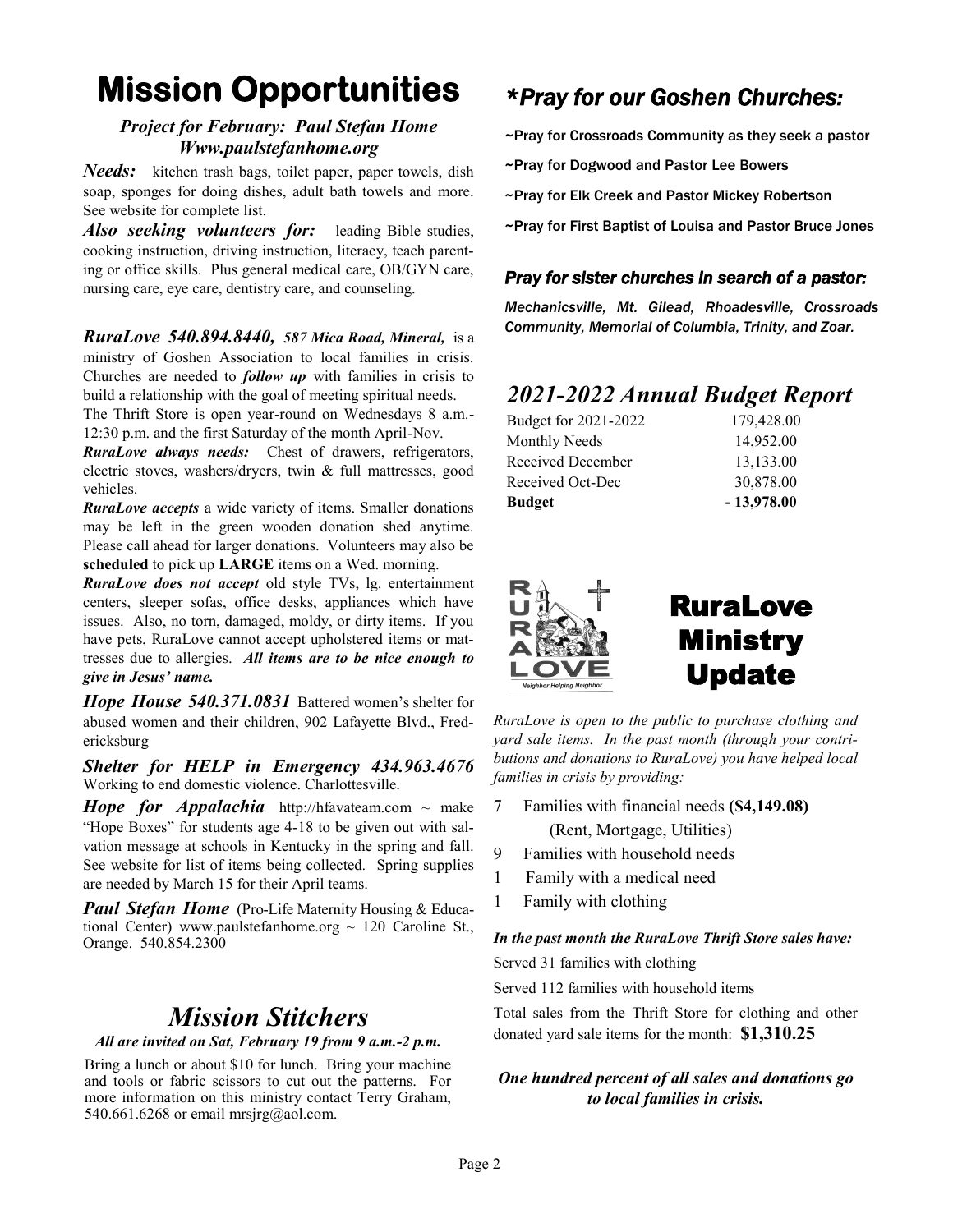# Church News

Me**chanicsville** continues the Pastor search and search for a Ministry Assistant. Join the Men's Breakfast the second Saturday of every month at 7 a.m. A Bible Study on the Book of John will resume January 11 and following Tuesdays at 2 p.m. Roy Thomas will continue as interim pastor through June 2022. Www.mechbaptist.com

**Memorial of Columbia** has called Rev. Jim Benson as Interim.

**Mineral** Upward basketball & cheer are underway; aerobics class continues faithfully; Mineral Christian Preschool was voted one of the "county's favorite daycare center" in a CV poll; the AWANAS recently collected \$600.00 for missions. www.mineralbaptistchurch.org

**Mount Gilead**—Pastor Ben Boyd concluded his ministry and accepted a call to Mount Olivet Church in Dover Association.

**Rhoadesville** has called Dr. Don Campbell as Interim.

## Help Wanted Ads

SEEKING Part-Time church **Music Director/Pianist** at **Zoar Baptist Church** (31334 Zoar Road, Locust Grove, VA 22508). If interested, send an email to:  $zoarbc(\omega gmail.com)$ Job Description: pianist is responsible for planning, organizing and conducting all facets of the music ministry. The pianist works with the pastor to lead worship from the piano including accompanying the choir, soloists, congregational hymn singing and preparation of preludes and postludes. The pianist will prepare for and accompany the rehearsals for the choir, as needed, as well as additional services such as Christmas Eve, Lenten and Holy Week services.

Close date: February 15 or when filled.

**- - - - -**

The search continues for a **Ministry Assistant** for Mechanicsville Baptist, Gordonsville; 15 hour week (for three 5-hour days); should be familiar with Microsoft Office Suite & a working knowledge of QuickBooks is a plus. Send resumes to: MBC Admin. Assistant, 10200 Louisa Rd., Gordonsville, VA 22942. Questions can be left with the answering service at 540.832.3269 and the call will be returned.

### Have you been on a Goshen Led Mission Team?

We are putting together a notebook of stories, experiences, and pictures of people who have been on Goshen led mission teams and disaster response teams *(any year)*.

If you have been on a Goshen Missions Team or Disaster Relief Team we would like to include your experiences. Share as the Lord leads—the notebook will stay in the Goshen Ministry Center to hopefully inspire others to go on mission trips. The book will also serve as a record for future generations.

If you have been on a team/teams and would like to share your stories please email to goshenassociation@hughes.net or bring to the Goshen Ministry Center to be included.

*"Kevin's Korner"*

Dear Friends in the Goshen,

My name is Kevin James and I look forward to serving with you beginning Feb 1. I have just retired from pastoring Salem Baptist in Sparta for  $32+$  years. These first few months will be filled with trying to get to know you and the churches.

Two Sunday's per month I will be visiting Goshen churches and I look forward to meet-

ing many of you. Pastors I hope to get to know you and become a friend and resource for you as you serve.

The church, the body of Christ is central in our faith experience. I pray that the Goshen will be able to facilitate relationships and partnerships that will enhance and grow the effectiveness and impact of every church.

As soon as I get settled in we will post contact info and planned office hours.

See you in February. *~ Kevin*

# Missions Update

*The Goshen News will be sending out a special edition soon highlighting the Mission work that Goshen is supporting and encouraging Goshen people to participate in for the next few years.* 

*We will share testimonies from Armenia and hopefully a picture of our third church planter, Pastor Avo.* 



*There are still openings for commitments of \$200 per year for three years to support these dedicated church planters, serving* 

*Pastor Vardan* 



*Call 540.894.8440 to sign up to join God in planting churches in Armenia.* 

*even while under severe persecution.* 

*Please keep Pastor Svin, Pastor Vardan, and Pastor Avo in your prayers as well as their families.*

*Pastor Svin*

## **Disaster Relief Training**  *For* **Supply Distribution**

#### *Sunday, March 27*

If you are interested in training for Supply Distribution at a Disaster Relief site then you should sign up to take this class. The fee is \$25. Everyone interested must register at www.bgav.org

The hands-on Forklift training session is to be held at the Louisa Resource Council from 1:30-2:30 p.m. with the classroom portion being held from 3-5 p.m. at Louisa Baptist Church.

**See www.BGAV.org to register or for more information.**